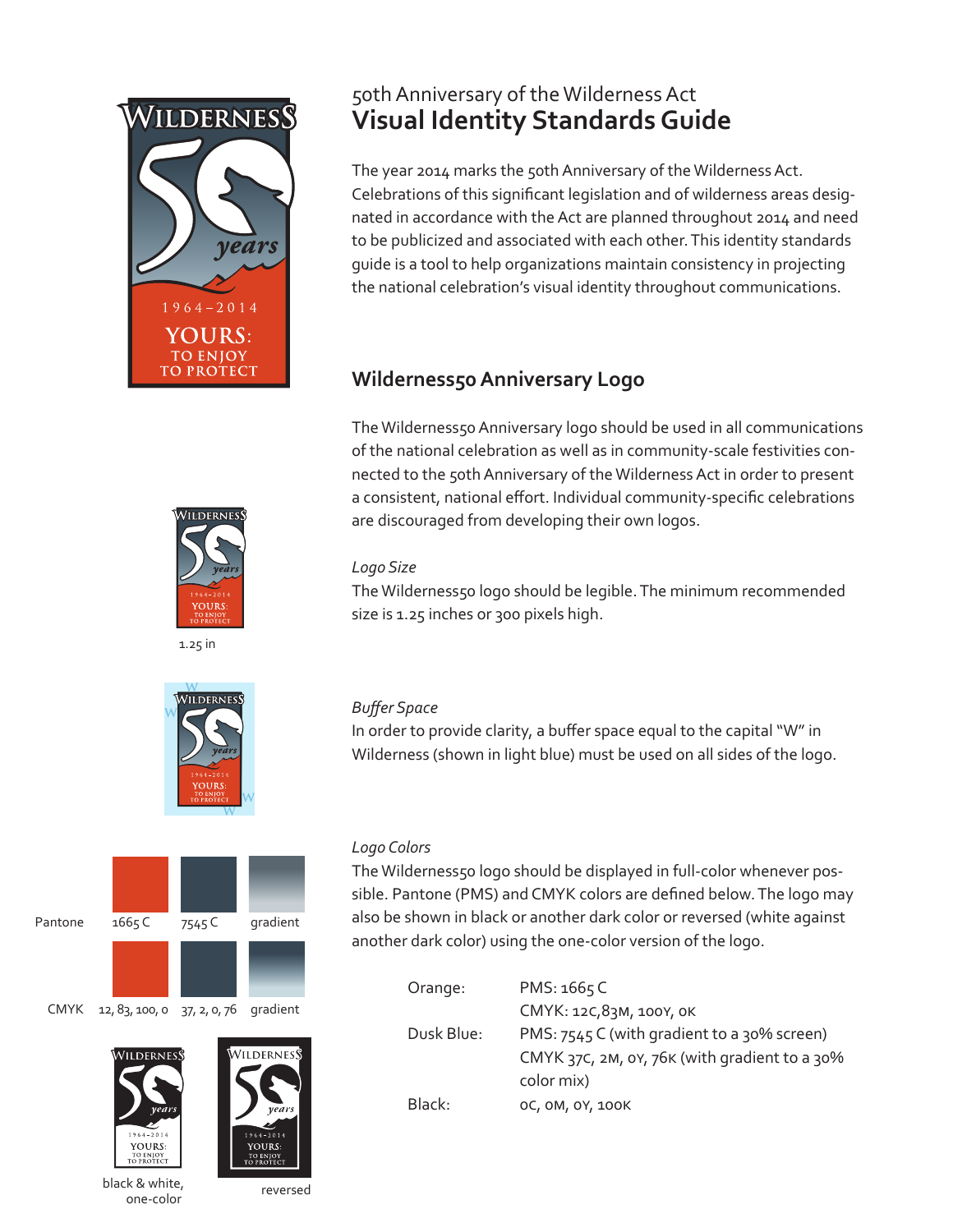#### *Common Logo Errors*

Do not stretch, modify, nor distort the logo. Do not use a low-resolution logo for printing nor a logo appearing low in resolution on the web.

#### *Sub-branding or Community-specific Branding*

In order to maintain consistency among national Wilderness50 events, the logo must be displayed prominently on all communications. Secondary event names should be printed clearly and simply following the Wilderness50 logo (ie. to the logo's right or below it).

#### *Digital Logo Files*

Digital logo files are available for download from the 50th Anniversary [Toolbox \(](http://www.wilderness50th.org/toolbox)www.wilderness50th.org/toolbox) at wilderness50th.org. Logos are available for the following general uses:

#### *Professional Printing*

.EPS or .PDF —These file formats are vector and allow the logo to be enlarged to any size without sacrificing quality. They also are easy to work with when applying spot colors for promotional imprinting and when cutting vinyl letters and decals.

#### *Internal Printing*

.TIF or .JPG (High-resolution) —These file formats are raster and work well with most desktop publishing and word processing applications. Generally .TIF files preserve more image quality but are larger in file size than .JPG files. These formats may be safely reduced in size but should not be enlarged.

#### *Web and Screen Use*

.JPG (Low-resolution)—A low-resolution JPG balances the image quality of an image containing gradations of color with its file size. File size is an important factor when transferring graphics over an internet connection and has been reduced. The file is raster and must not be enlarged.

.GIF or .PNG (Low-resolution)—These formats allow for transparency and greatly reduce file size for quick transfer over an internet connection. These files are raster and must not be enlarged.



# **King Range Wilderness**